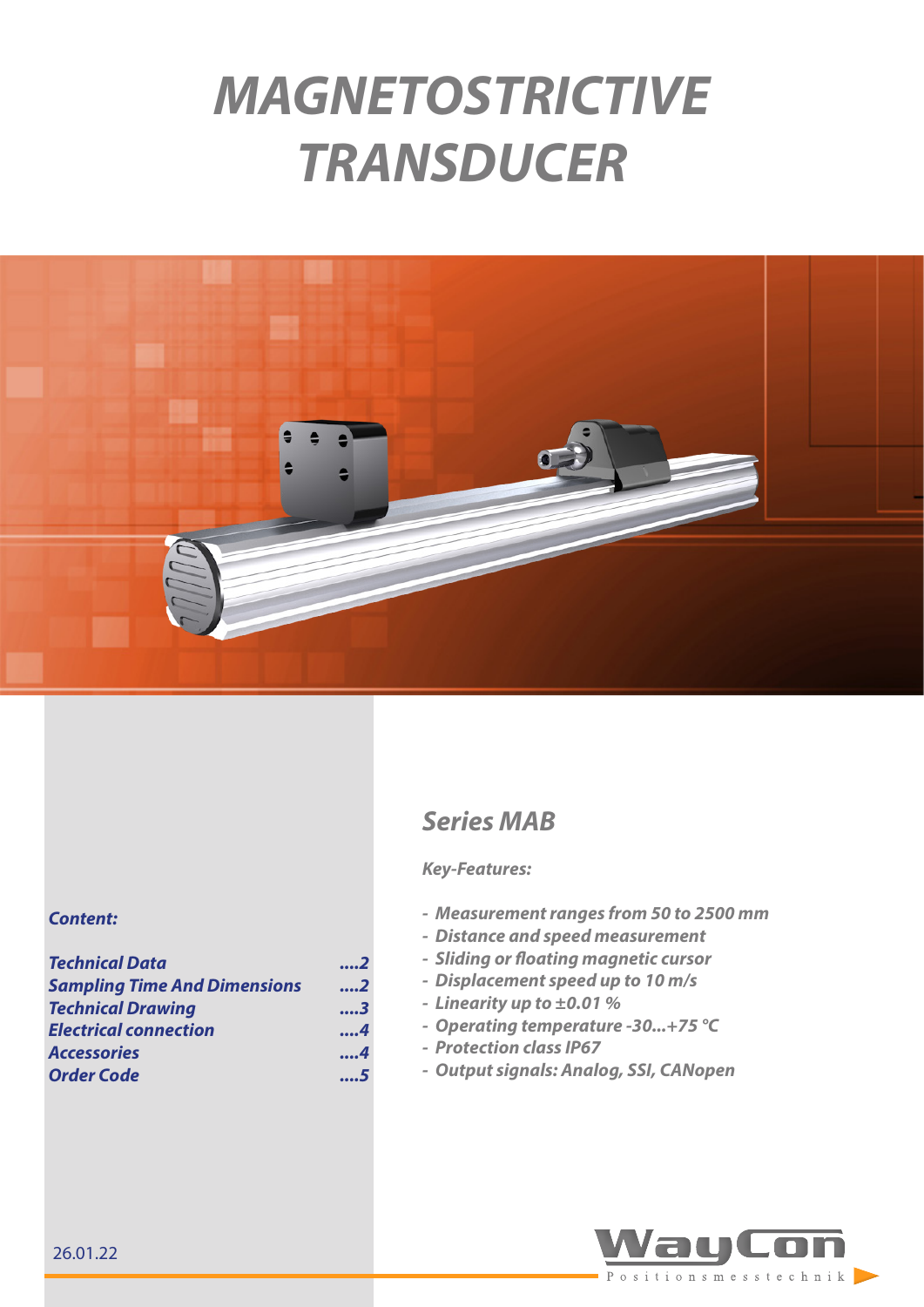## <span id="page-1-1"></span><span id="page-1-0"></span>**TECHNICAL DATA**

|                                         |                              |                                                                                                                                                                                                                             | <b>MAB-A</b>                    | MAB-C                       | <b>MAB-S</b>                                  |
|-----------------------------------------|------------------------------|-----------------------------------------------------------------------------------------------------------------------------------------------------------------------------------------------------------------------------|---------------------------------|-----------------------------|-----------------------------------------------|
| Measurement range                       | [mm]                         | 50 / 75 / 100 / 130 / 150 / 175 / 200 / 225 / 250 / 300 / 350 / 360 / 400 / 450 / 500 / 550 / 600 / 650 / 700 /<br>750 / 800 / 850 / 900 / 950 / 1000 / 1100 / 1200 / 1250 / 1300 / 1400 / 1500 / 1750 / 2000 / 2250 / 2500 |                                 |                             |                                               |
| Measured dimension                      |                              | position / speed                                                                                                                                                                                                            |                                 |                             | position                                      |
| Measurement range speed                 |                              | min. 00.1 m/s, max. 010 m/s                                                                                                                                                                                                 |                                 | depending on the scale      |                                               |
| Accuracy of speed output                | [%]                          |                                                                                                                                                                                                                             | $<$ 2                           |                             |                                               |
| Displacement speed                      | $\left[\frac{m}{s}\right]$   |                                                                                                                                                                                                                             |                                 | ≤10                         |                                               |
| Acceleration max.                       | $\left[\frac{m}{s^2}\right]$ | $\leq 100$                                                                                                                                                                                                                  |                                 |                             |                                               |
| Linearity sliding magnetic cursor       | $\lceil 96 \rceil$           |                                                                                                                                                                                                                             | $\pm 0.01$ (min. $\pm 0.06$ mm) | $\pm 0.02$                  | $\pm 0.01$ (min. $\pm 0.06$ mm)               |
| Linearity floating magnetic cursor      | [%]                          | $\pm 0.02$ (at a distance of 25 mm)<br>$\pm 0.04$ (at a distance of 57 mm)                                                                                                                                                  |                                 | ±0.02                       | $\pm 0.02$ (min. $\pm 0.06$ mm) <sup>1)</sup> |
| <b>Resolution</b>                       |                              | 5 µm (2 µm on request)<br>16 bit (noise max. 5 mVpp)                                                                                                                                                                        |                                 |                             |                                               |
| Repeatability                           | [mm]                         | < 0.01                                                                                                                                                                                                                      |                                 |                             |                                               |
| Hysteresis                              |                              | $< 0.01$ mm                                                                                                                                                                                                                 |                                 |                             | $\leq \pm 0.005$ % (min. 0.01 mm)             |
| Sampling time position (table below)    | [ms]                         | $0.5$ to $2$                                                                                                                                                                                                                |                                 |                             | $1$ to $4$                                    |
| Output signal                           |                              | 010V<br>420 mA<br>CANopen DS 301                                                                                                                                                                                            |                                 | SSI: Binary/Gray, 24/25 bit |                                               |
| Output value max.                       |                              | 12V                                                                                                                                                                                                                         | 30 mA                           |                             |                                               |
| Current consumption max.                | [mA]                         | 70                                                                                                                                                                                                                          | 90                              | 90                          | 50                                            |
| Output load max.                        |                              | $5 k\Omega$<br>$<$ 0.5 k $\Omega$                                                                                                                                                                                           |                                 | RS422/485 standard          |                                               |
| Power supply                            | [VDC]                        | $24 + 20%$<br>1032                                                                                                                                                                                                          |                                 |                             |                                               |
| Protection against polarity inversion   |                              | yes                                                                                                                                                                                                                         |                                 |                             |                                               |
| Protection against overvoltage          |                              | yes                                                                                                                                                                                                                         |                                 |                             |                                               |
| Operating temperature                   | $\lceil^{\circ}$ C           | $-30+75$<br>$-30+90$                                                                                                                                                                                                        |                                 |                             |                                               |
| Storage temperature                     | [°C]                         | $-40+100$                                                                                                                                                                                                                   |                                 |                             |                                               |
| Temperature coefficient                 |                              | ≤ 0.005 %/°C<br>20 ppm/°C                                                                                                                                                                                                   |                                 |                             |                                               |
| <b>Protection class</b>                 |                              | <b>IP67</b>                                                                                                                                                                                                                 |                                 |                             |                                               |
| Shock resistance acc. DIN IEC68T2-27    |                              | 100 g - 11 ms - single shock                                                                                                                                                                                                |                                 |                             |                                               |
| Vibration resistance acc. DIN IEC68T2-6 |                              | 15 g / 102000 Hz<br>12 g / 102000 Hz                                                                                                                                                                                        |                                 |                             |                                               |
| <b>Electrical connection</b>            |                              | connector M12<br>connector M16                                                                                                                                                                                              |                                 |                             |                                               |
| Housing material                        |                              | anodised aluminium, Nylon 66 G 25                                                                                                                                                                                           |                                 |                             |                                               |

<sup>1)</sup> depends on distance between cursor and sensor

r

# **SAMPLING TIME AND DIMENSIONS**

| <b>MAB-A</b>           |      |                          |              |                |  |              |  |
|------------------------|------|--------------------------|--------------|----------------|--|--------------|--|
| Measurement range      | [mm] | up to $300$              | 350 to 1100  | 1200 to 2000   |  | 2250 to 2500 |  |
| Sampling time          | [ms] | 0.5                      | 1.5          |                |  | 2            |  |
| Overall housing length | [mm] | measurement range + 154  |              |                |  |              |  |
| <b>MAB-C</b>           |      |                          |              |                |  |              |  |
| Measurement range      | [mm] | up to 1100               | 1200 to 2000 |                |  | 2250 to 2500 |  |
| Sampling time          | [ms] | 2                        |              |                |  | 4            |  |
| Overall housing length | [mm] | measurement range $+154$ |              |                |  |              |  |
| <b>MAB-S</b>           |      |                          |              |                |  |              |  |
| Measurement range      | [mm] | up to 1100               |              | 1200 to 2000   |  | 2250 to 2500 |  |
| Sampling time          | [ms] |                          |              | $\overline{2}$ |  | 4            |  |
| Overall housing length | [mm] | measurement range $+154$ |              |                |  |              |  |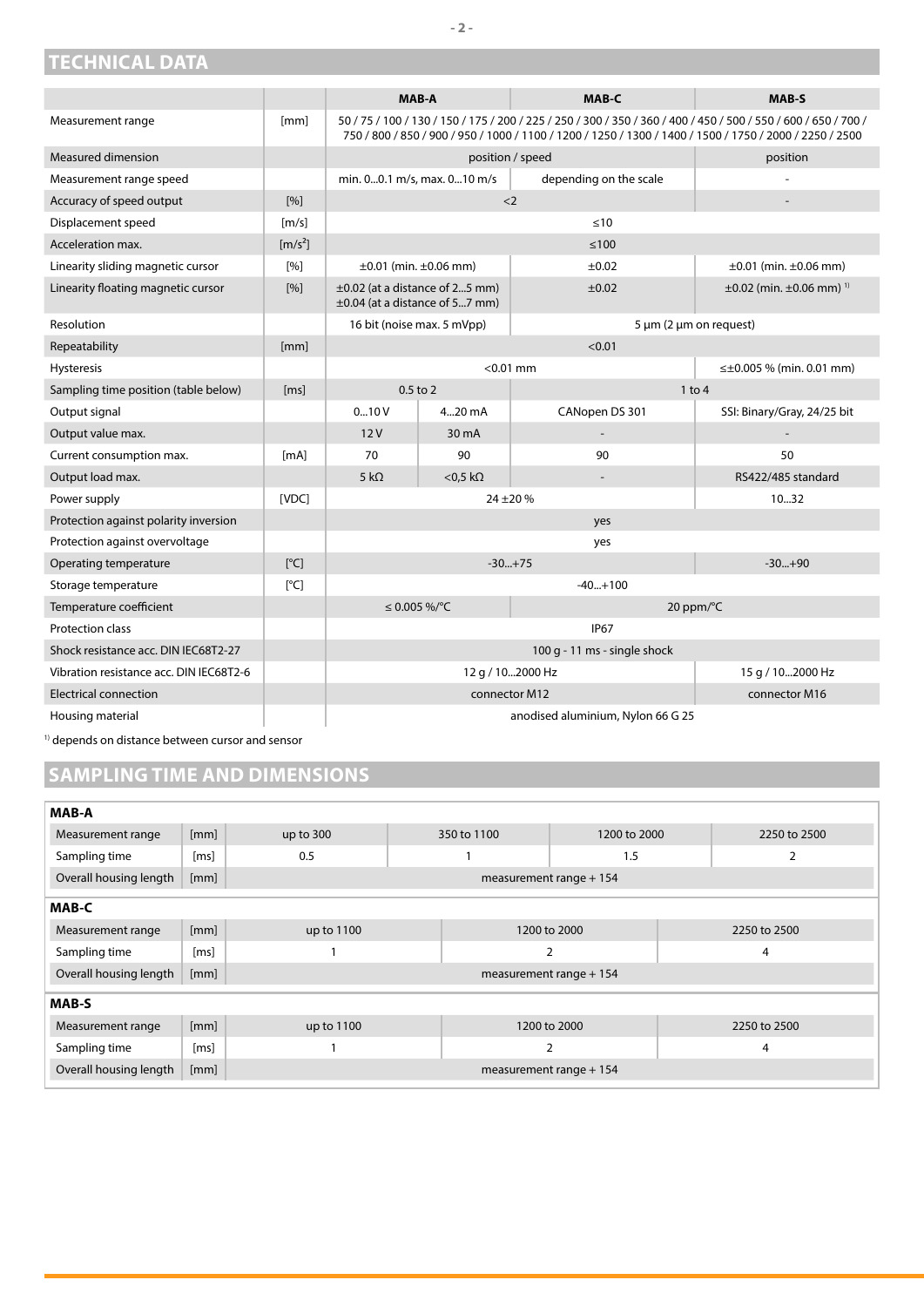## <span id="page-2-0"></span>**TECHNICAL DRAWING**

#### **MAB, sliding magnetic cursor**





#### **MAB, floating magnetic cursor**



0.385

 $32$ 

28.3

 $\overline{4}$ 

о





Đ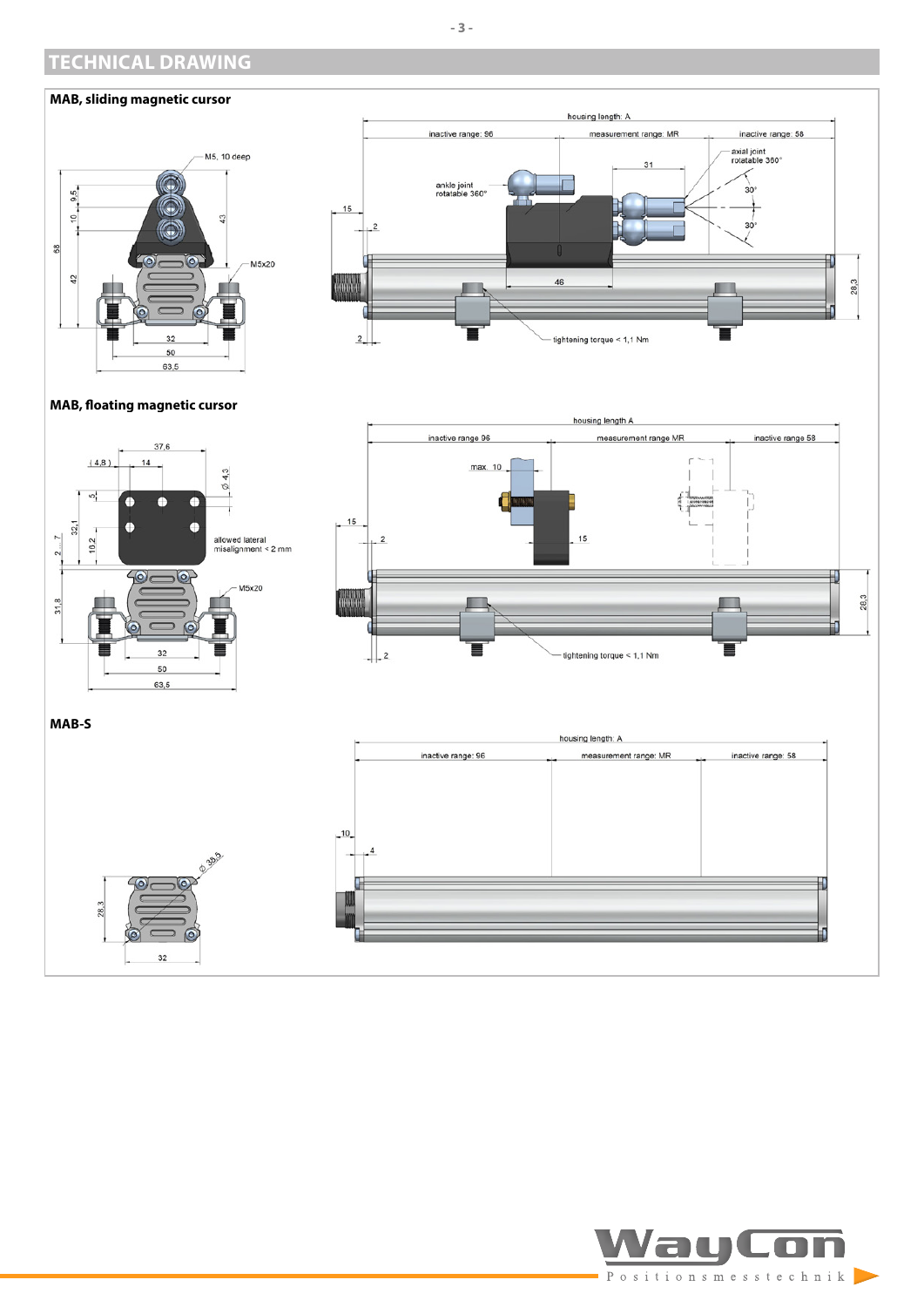## <span id="page-3-0"></span>**ELECTRICAL CONNECTION**



# **ACCESSORIES**

| <b>Brackets</b> (not included in delivery!)<br>1 set includes 2 brackets. We recommend to use 1 set for each third of the measurement range.<br>Type: PKIT091<br>• Material: stainless steel<br>• Overall length: 63.5 mm<br>• Distance between mounting holes: 50 mm<br>• Mounting screws: M5 |                                                       |                                                       |                  |                                  |                |                           |  |  |
|------------------------------------------------------------------------------------------------------------------------------------------------------------------------------------------------------------------------------------------------------------------------------------------------|-------------------------------------------------------|-------------------------------------------------------|------------------|----------------------------------|----------------|---------------------------|--|--|
|                                                                                                                                                                                                                                                                                                | Magnetic cursors (not included in delivery!)          |                                                       |                  | <b>PCUR210</b><br><b>PCUR045</b> |                | <b>PCUR211</b><br>PCUR046 |  |  |
| <b>Magnetic cursors for</b><br><b>MAB-A and MAB-S</b>                                                                                                                                                                                                                                          | <b>Magnetic cursors for</b><br>MAB-C                  | <b>Description</b>                                    |                  |                                  |                |                           |  |  |
| <b>PCUR210</b>                                                                                                                                                                                                                                                                                 | PCUR045                                               | standard version;<br>quided sliding, axial joint, low |                  |                                  |                |                           |  |  |
| <b>PCUR211</b>                                                                                                                                                                                                                                                                                 | PCUR046                                               | guided sliding, axial joint, high                     |                  | <b>PCUR212</b>                   |                | <b>PCUR202</b>            |  |  |
| <b>PCUR212</b>                                                                                                                                                                                                                                                                                 | PCUR047                                               | quided sliding, angled joint                          |                  | PCUR047                          |                | <b>PCUR068</b>            |  |  |
| <b>PCUR202</b>                                                                                                                                                                                                                                                                                 | PCUR068                                               | unguided floating                                     |                  |                                  |                |                           |  |  |
| The adjustment has to be done 27 mm above the MAB-profile. Allowed lateral deviation<br>±2 mm. Installation only on a support made of non-magnetic material.                                                                                                                                   |                                                       |                                                       |                  |                                  |                |                           |  |  |
| <b>Connection cable for analog output</b>                                                                                                                                                                                                                                                      |                                                       |                                                       |                  |                                  |                |                           |  |  |
|                                                                                                                                                                                                                                                                                                | Cable with mating connector M12, female, 5 pins, IP67 |                                                       | Pin 1            | Pin <sub>2</sub>                 | Pin            | cable colour              |  |  |
| K5PXM-S-M12                                                                                                                                                                                                                                                                                    | X m, straight connector, shielded                     | Pin <sub>5</sub>                                      |                  |                                  | $\mathbf{1}$   | <b>BN</b>                 |  |  |
| K5PXM-SW-M12                                                                                                                                                                                                                                                                                   | X m, angular connector, shielded                      |                                                       |                  |                                  | $\overline{2}$ | <b>WH</b>                 |  |  |
|                                                                                                                                                                                                                                                                                                |                                                       |                                                       |                  | 3                                | <b>BU</b>      |                           |  |  |
|                                                                                                                                                                                                                                                                                                |                                                       |                                                       |                  |                                  |                | <b>BK</b>                 |  |  |
|                                                                                                                                                                                                                                                                                                |                                                       |                                                       | Pin <sub>4</sub> | Pin <sub>3</sub>                 | 5              | GY                        |  |  |

**- 4 -**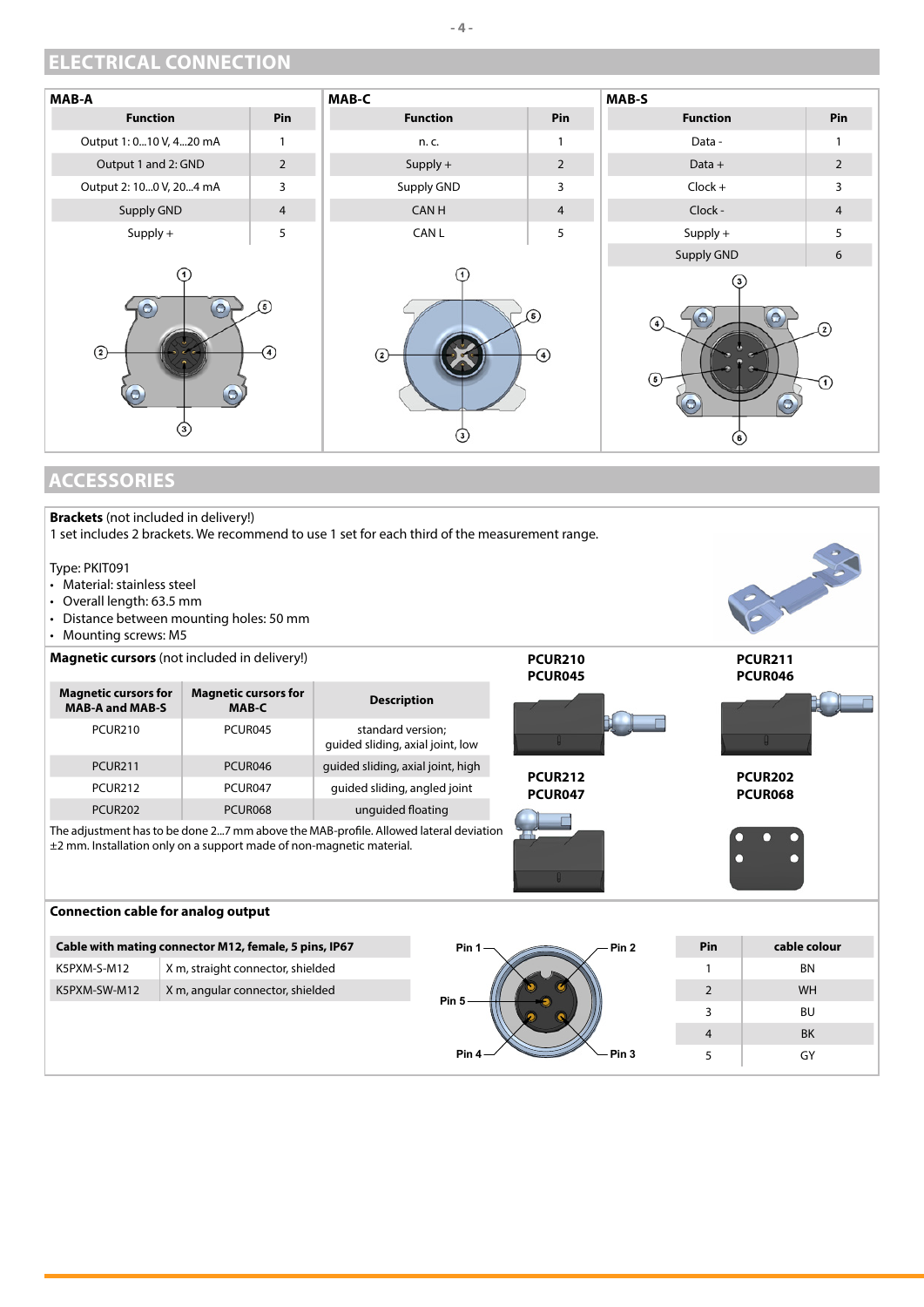#### <span id="page-4-0"></span>**ORDER CODE ANALOG OUTPUT**





**Note:** Magnetic cursors and brackets must be ordered separately!

#### **ORDER CODE DIGITAL ABSOLUTE SSI**



**Note:** Magnetic cursors and brackets must be ordered separately!